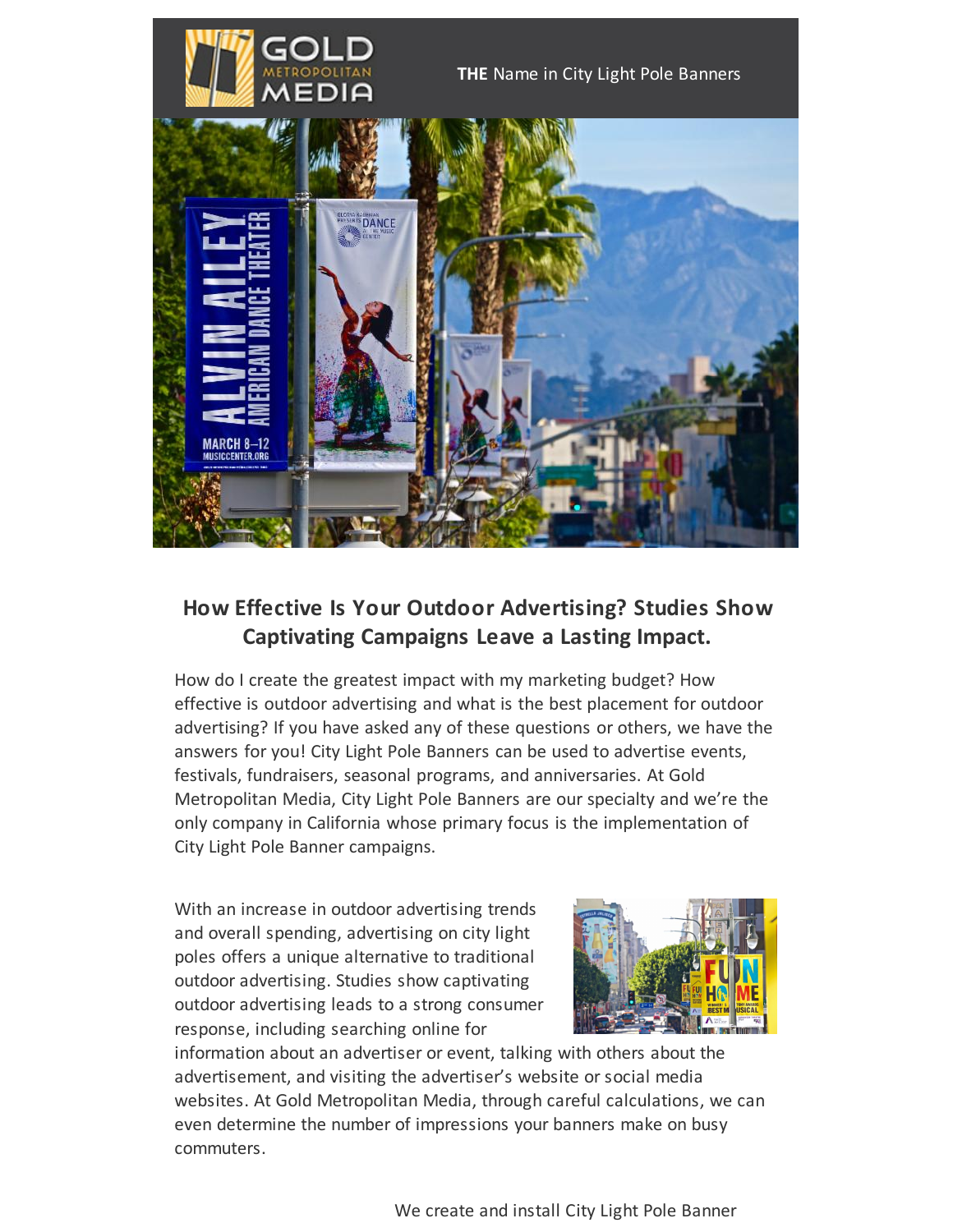

campaigns in the leading outdoor advertising markets, including Los Angeles and San Francisco. As the leading experts in reaching everyday commuters on busy streets throughout California, we believe the repetition of a marketing message creates a streetscape

impression that is impossible to ignore. With years of experience, our strategic location planning means your banners will be seen by busy commuters on some of the most highly traveled streets. Let us help you advertise your next event, program, or campaign.



## **Gold Metropolitan Media's Additional Products and Services**

Although Gold Metropolitan Media specializes in City Light Pole Banners, our team has extensive experience in related event and venue signage. We can accommodate related graphic and signage needs, including but not limited to, building banners, window and floor graphics, and event signage. Please don't hesitate to inquire about our capabilities beyond City Light Pole Banners.



**Contact Us Today!**